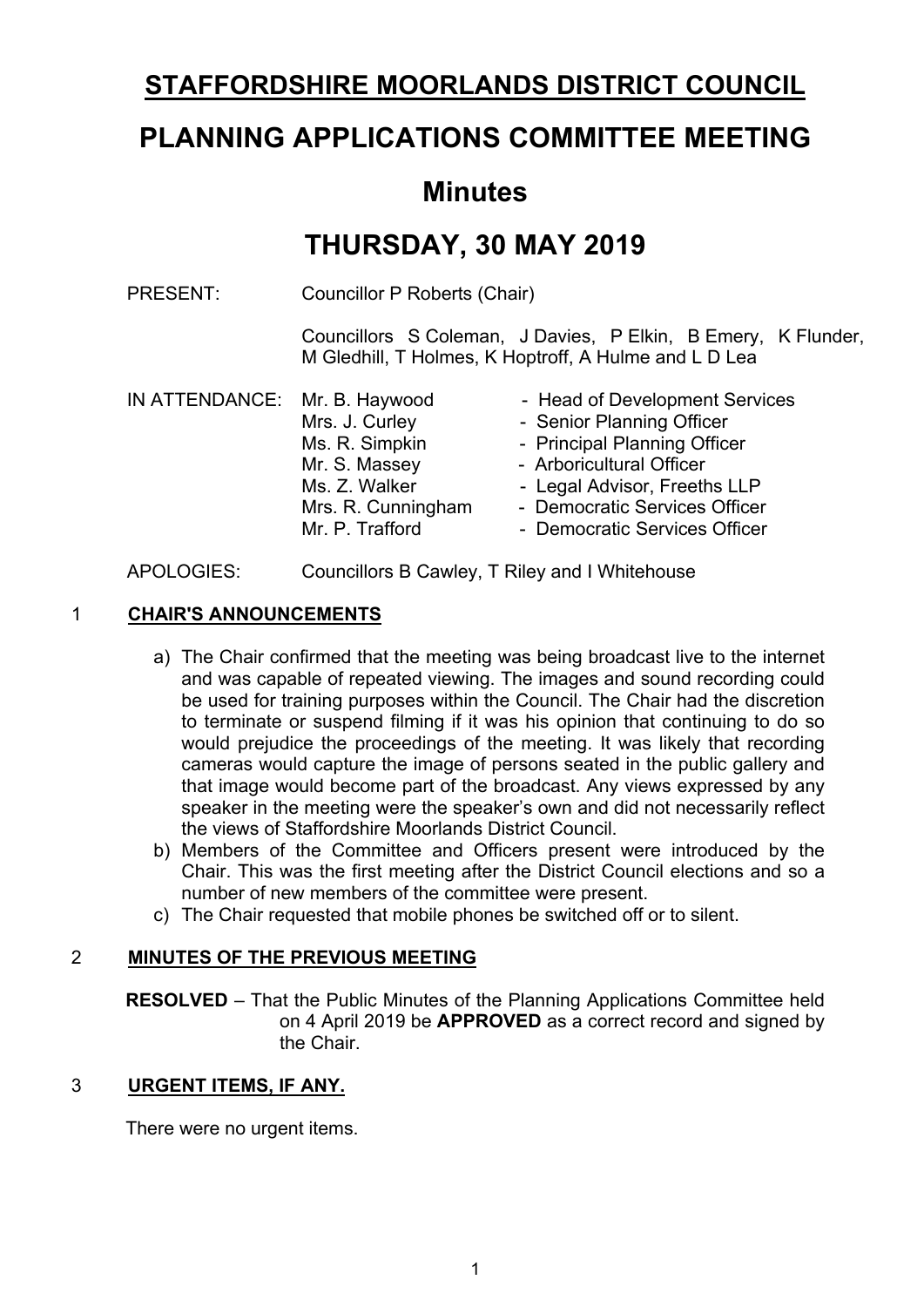## 4 **DECLARATIONS OF INTEREST**

| <b>Agenda Item</b>                                                              | <b>Member Declaring</b><br><b>Interest</b>                                                                    | <b>Nature of Interest</b>                                                                          |
|---------------------------------------------------------------------------------|---------------------------------------------------------------------------------------------------------------|----------------------------------------------------------------------------------------------------|
|                                                                                 | Cllrs. Coleman, Davies,<br>Elkin, Emery, Flunder,<br>Gledhill, Holmes,<br>Hoptroff, Hulme, Lea<br>and Roberts | "Other" – 2 speakers were<br>fellow District Councillor, 1<br>was a previous SMDC<br>Employee      |
| Agenda Item 7 -<br>SMD/2019/0143-<br>Adjacent to 10 Ox<br>Pasture, Cheddleton   | Cllrs. Coleman, Davies,<br>Elkin, Emery, Flunder,<br>Gledhill, Holmes,<br>Hoptroff, Hulme, Lea<br>and Roberts | Lobbied – No response<br>given                                                                     |
|                                                                                 | Cllr. Flunder                                                                                                 | "Other" – Attended a meeting<br>at County level where this<br>item was discussed - took<br>no part |
|                                                                                 | Ben Haywood                                                                                                   | "Other" – Knows Objector                                                                           |
| Agenda Item 8-<br>SMD/2018/0400-<br>Land off Sytch Road,<br><b>Brown Edge</b>   | Cllr. Flunder                                                                                                 | "Other" – County Councillor<br>for this site.<br>Lobbied - No response<br>given                    |
|                                                                                 | Cllr. Lea                                                                                                     | "Other" - Vice-Chair of<br><b>Brown Edge Parish Council</b>                                        |
| Agenda Item 10 -<br>SMD/2018/0788-                                              | Cllrs. Coleman, Davies,<br>Elkin, Emery, Flunder,<br>Gledhill, Holmes,<br>Hoptroff, Hulme, Lea<br>and Roberts | "Other" – 1 speaker was a<br>fellow District Councillor, 1<br>was a previous SMDC<br>Employee      |
| Eaton House, Buxton<br>Road, Leek                                               | Cllrs. Coleman, Davies,<br>Elkin, Emery, Flunder,<br>Gledhill, Holmes,<br>Hoptroff, Hulme, Lea<br>and Roberts | Lobbied – no response given                                                                        |
| Agenda Item 11 -<br>SMD/2019/0144-<br>Barn, Round Meadows<br>Farm, Wetley Rocks | Cllrs. Coleman, Davies,<br>Elkin, Emery, Flunder,<br>Gledhill, Holmes,<br>Hoptroff, Hulme, Lea<br>and Roberts | "Other" – 1 speaker was a<br>fellow District Councillor, 1<br>was a previous SMDC<br>Employee      |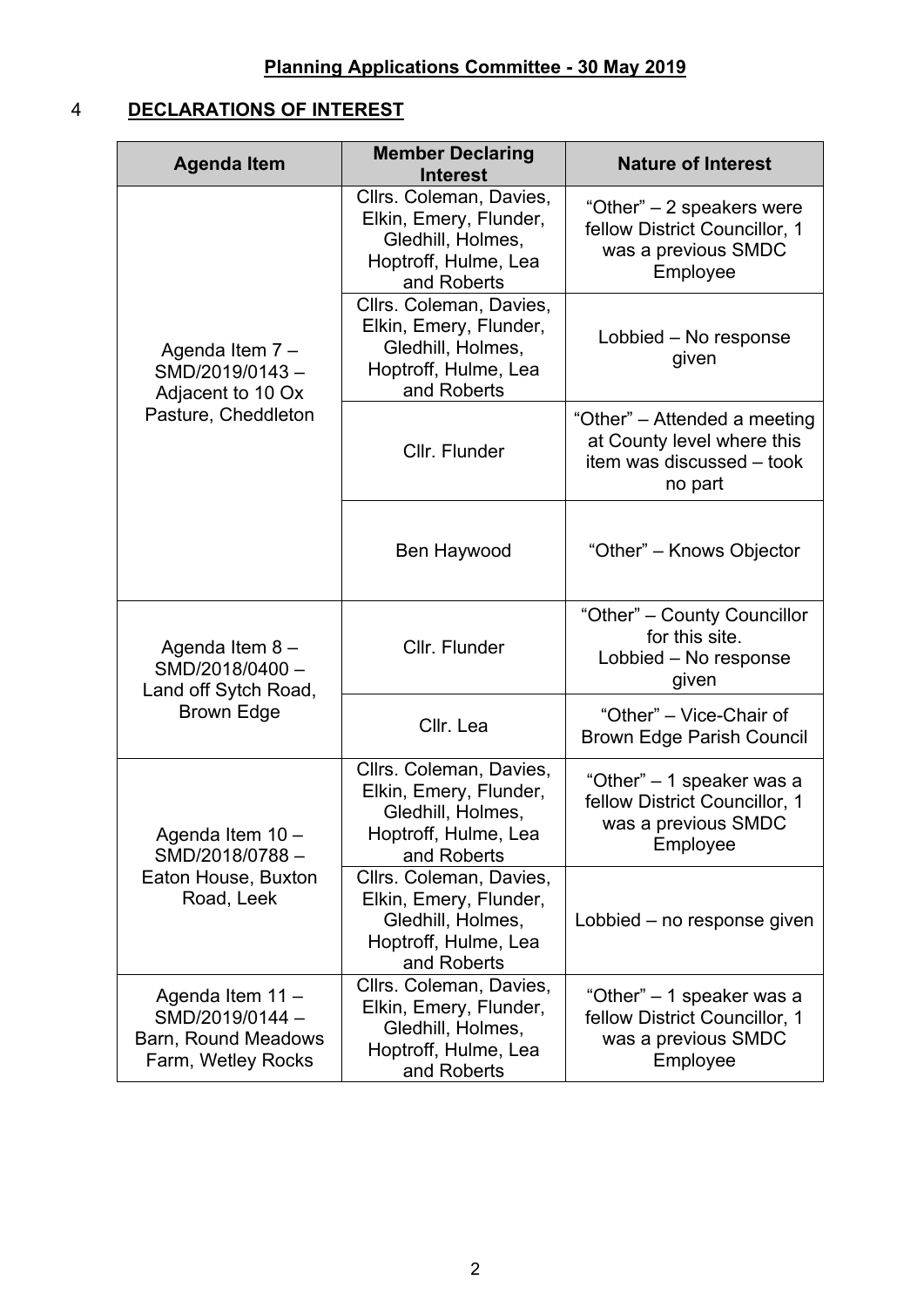#### 5 **TO CONSIDER CONFIRMATION OF TREE PRESERVATION ORDER NO. SM. 311 - 16 QUEEN STREET, LEEK**

- **CONSIDERED** An application by Staffordshire Moorlands District Council to confirm provisional Tree Preservation Order (TPO) No. SM 311 in respect of the Lime Tree shown as T1 on the plan attached to the report.
- RESOLVED That notwithstanding the objections received , TPO No. 311 be confirmed without modification.

(Proposed by Councillor Davies and seconded by Councillor Coleman.)

#### 6 **SMD/2019/0143 - LAND ADJACENT TO 10 OX PASTURE, CHEDDLETON**

### **OUTLINE PLANNING APPLICATION FOR RESIDENTIAL DEVELOPMENT WITH ALL MATTERS RESERVED FOR L & C HOMES Ltd.**

(Report recommended Approval)

*(All members had declared "other" and lobbying interests. Ben Haywood had declared an "other" interest and left the room, taking no part in the discussion.)*

**RECEIVED** – Representation from the undermentioned speaker:-

#### **Against the application:**

Mr. Paul Jones - Objector

The undermentioned had registered to speak, but in the event did not:-

#### **Against the application:**

| Mr. Kevin Barr           |                          | Objector               |
|--------------------------|--------------------------|------------------------|
| Mr. Steven Proffitt      | $\sim$                   | Objector               |
| <b>Cllr. Sav Scalise</b> |                          | <b>Ward Councillor</b> |
| Cllr. Mike Worthington   | $\overline{\phantom{a}}$ | <b>Ward Councillor</b> |
|                          |                          |                        |

#### **For the application:**

| Mr. David Breakwell | - | <b>Applicant's Agent</b> |
|---------------------|---|--------------------------|
| Mr. Frank Murray    | - | Applicant                |

- NOTED 1. Prior to his representation, Mr. Jones pointed out that the Design Access Statement (DAS) and the Ecology report were absent from the Council's website. Officers checked and established that the Ecology Report was present, but that the DAS was absent. As a result, the application was withdrawn by officers.
	- 2. Further to 1. above, the Objectors requested a meeting with Senior officer(s) to discuss this matter.

RESOLVED – That the application be **WITHDRAWN**.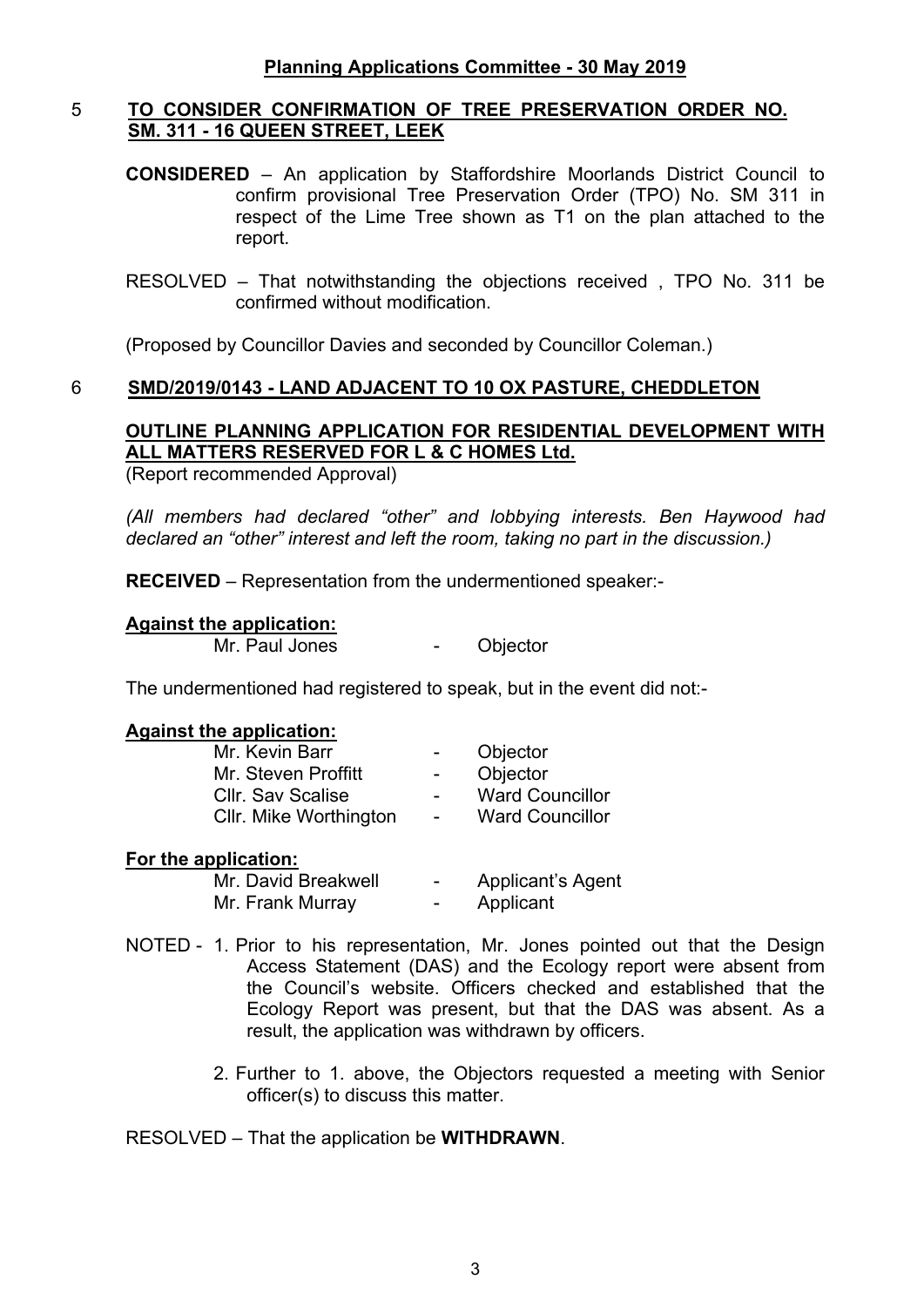#### 7 **SMD/2018/0400 - LAND OFF SYTCH ROAD, BROWN EDGE**

### **OUTLINE PLANNING APPLICATION FOR RESIDENTIAL DEVELOPMENT AND WILDLIFE POND AND HABITAT FOR MR. EVANS.**

(Report recommended Approval)

*(Councillors Flunder and Lea had declared "other" interests. Councillor Flunder had also declared a lobbying interest.)*

**RECEIVED** – Representations from the undermentioned speakers:-

#### **Against the application:**

| Mr. Patrick Davies | $\sim$ 100 $\mu$ | Objector                                              |
|--------------------|------------------|-------------------------------------------------------|
| Mr. Anthony Davies | $\sim$           | Objector (statement read out by the Legal<br>Advisor) |
|                    |                  |                                                       |

#### **For the application:**

Mr. Gez Willard **-** Applicant's Agent

- NOTED 1. An objection had been submitted by the Ecology Officer relating to a lack of information supplied. The objection had since been withdrawn following submission of the required information.
	- 2. In the event that the S.106 agreement was not completed by 6 June and there was no time extension, that delegated authority be given to the Head of Development Services to refuse the application in consultation with the Chairman of the Planning Applications Committee.

A motion to **REFUSE** the application was proposed by Councillor Lea and seconded by Councillor Elkin. However, when the vote was cast, the motion was **LOST**.

- **RESOLVED** 1. That the application be **APPROVED** for the reasons and based on the policies contained in the report, subject to the conditions and informatives contained in the report and a Section 106 agreement to secure:
	- a) 33% of the total number of dwellings as affordable units; and
	- b) Financial contributions towards public open space.

2. In the event of any changes being needed to the wording of the Committee's decision (such as to delete, vary or add conditions / informatives / planning obligations or reasons for approval / refusal), prior to the decision being issued the Head of Development Services had delegated authority to do so in consultation with the Chairman of the Planning Applications Committee, provided that the changes did not exceed the substantive nature of the Committee's decision.

(Proposed by Councillor Gledhill and seconded by Councillor Davies.)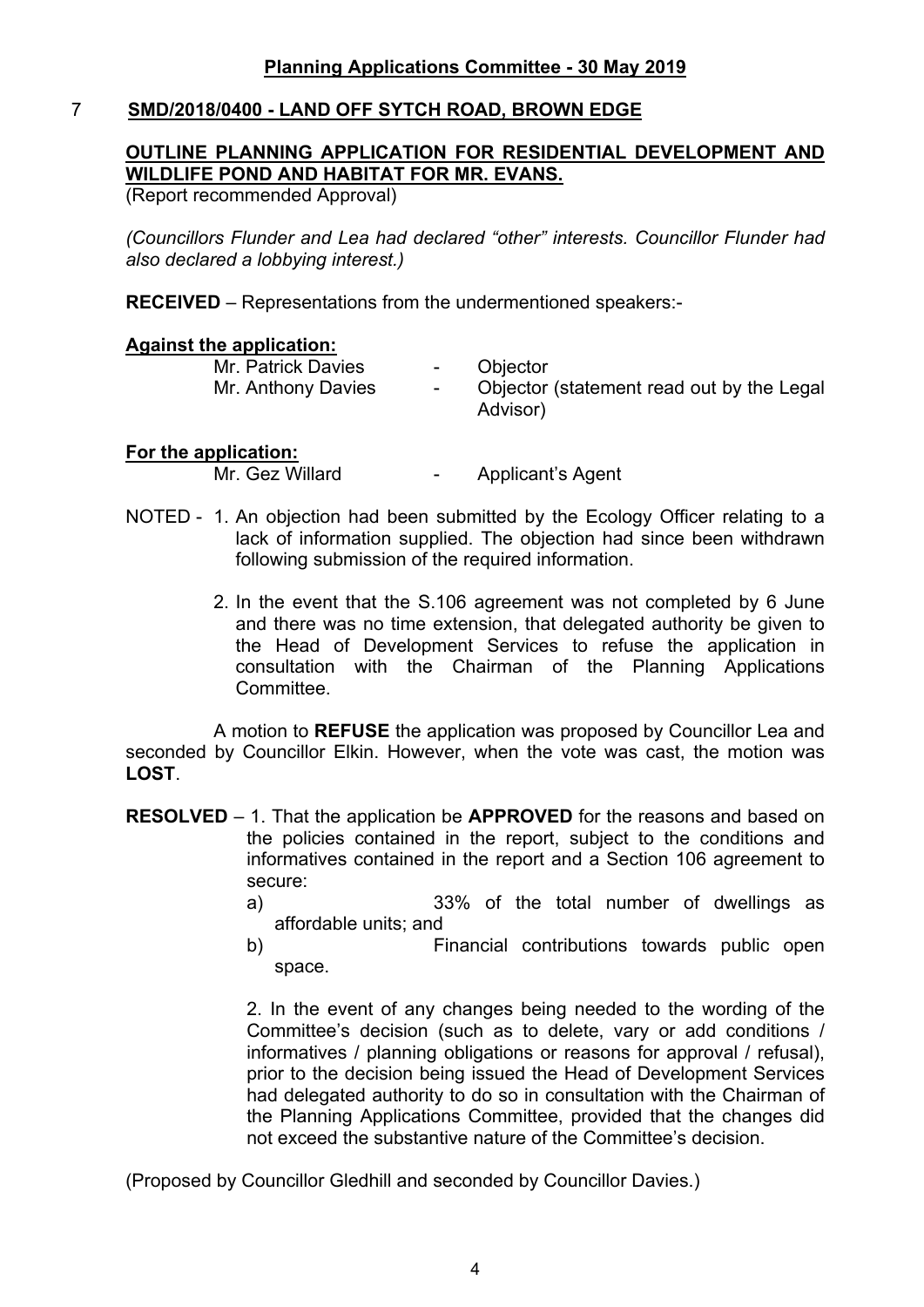#### 8 **SMD/2018/0674 - EATON HOUSE, BUXTON ROAD, LEEK**

#### **DEMOLITION OF EXISTING OFFICE BUILDING AND ERECTION OF TWO STOREY 66 BED CARE HOME FOR THE ELDERLY FOR LNT CARE DEVELOPMENTS.**

(Report recommended Approval)

*(Councillor Lea left the Chamber for the Application.)*

RECEIVED – Representation from the undermentioned speaker:-

#### **For the application:**

Ms. Jo Kemp **-** Applicant's Agent

- NOTED 1. A Draft Unilateral Undertaking had been received from the Applicant and was being reviewed by the Council's Solicitor.
- **RESOLVED** 1. That the application be **APPROVED** for the reasons and based on the policies in the report, subject to the conditions and informatives contained in the report and a Section 106 Agreement being completed to secure £6,895 for the future monitoring of the Travel Plan.

2. In the event of any changes being needed to the wording of the Committee's decision (such as to delete, vary or add conditions / informatives / planning obligations or reasons for approval / refusal), prior to the decision being issued the Head of Development Services had delegated authority to do so in consultation with the Chairman of the Planning Applications Committee, provided that the changes did not exceed the substantive nature of the Committee's decision.

(Proposed by Councillor Gledhill and seconded by Councillor Davies.)

#### 9 **SMD/2018/0788 - LAND ADJACENT TO PROSPECT HOUSE FARM, SUTHERLAND ROAD, LONGSDON**

#### **ERECTION OF SINGLE DWELLING AND DETACHED GARAGE FOR MR. & MRS. McDERMOTT.**

(Report recommended Approval)

*(All members had declared "other" and lobbying interests.)*

RECEIVED – Representations from the undermentioned speakers:-

#### **Against the application:**

| Mr. Kevin Day       | $\sim$                   | Objector               |
|---------------------|--------------------------|------------------------|
| Mrs. Erica Hegewald | $\sim$                   | Objector               |
| Cllr. Norma Hawkins | $\overline{\phantom{a}}$ | <b>Ward Councillor</b> |

#### **For the application:**

Mr. David Breakwell - Applicant's Agent

NOTED – 1. Outline Planning Permission was granted by Committee in September 2018.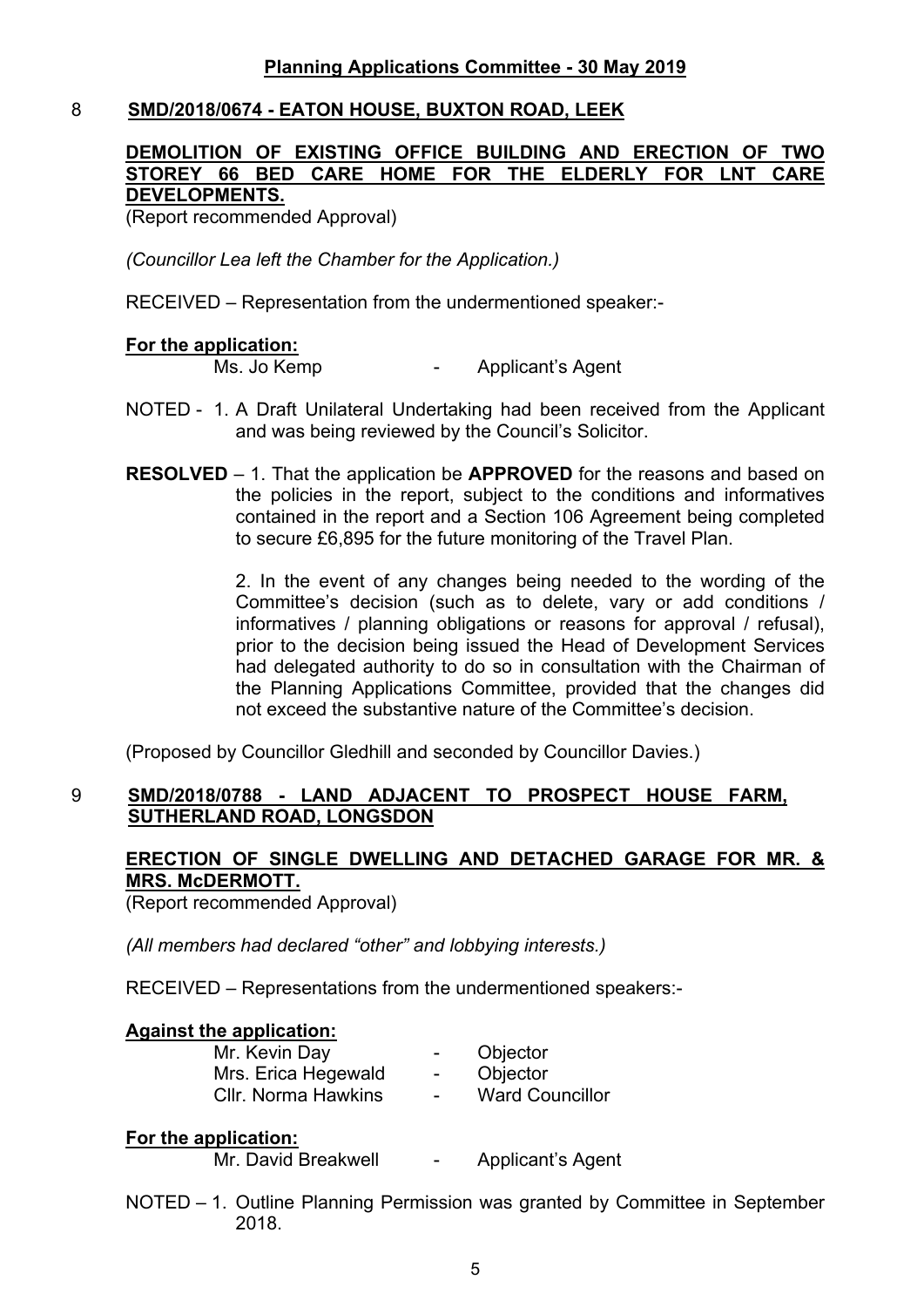### **Planning Applications Committee - 30 May 2019**

- 2. Late Representations Report contained:
	- Correction of applicants' name:
	- Correction to height of dwelling stated;
	- Further letter received from neighbour, with response from officer.
- 3. Additional informative requested regarding potential damage to existing drains during construction works.
- 4. Discussion took place regarding the street scene and distance from the dwelling opposite.

**RESOLVED** – 1. That, contrary to officer recommendation, the application be **REFUSED** for the reasons and policies stated below:-

#### **Reasons / Policies:**

- Breach of minimum distance between dwellings:
- Detrimental to street scene;
- Contrary to Policy DC1.

(Proposed by Councillor Davies and seconded by Councillor Gledhill.)

#### 10 **SMD/2019/0144 - BARN AT ROUND MEADOWS FARM, ROWNALL ROAD, WETLEY ROCKS**

## **MATERIAL CHANGE OF USE AT PART OF A PORTAL FRAME BUILDING TO A CHILDREN'S SOFT PLAY AREA (D2 OF THE USE CLASSES ORDER) TO INCLUDE SOME INCIDENTAL EXTERNAL WORKS FOR MRS. SMITH.**

(Report recommended Refusal)

*(All members had declared "other" interests.)* RECEIVED – Representations from the undermentioned speakers:-

#### **For the application:**

| Mr. David Breakwell    | $\sim$ | <b>Applicant's Agent</b> |
|------------------------|--------|--------------------------|
| Mrs. Georgina Smith    | $\sim$ | Applicant                |
| CIIr. Mike Worthington | $\sim$ | <b>Ward Councillor</b>   |

- NOTED 1. Applicant advised that Euro-funding was available to them, subject to commencement prior to the 'Brexit' deadline.
	- 2. Discussion took place regarding the benefits of the scheme.

**RESOLVED** – 1. That, contrary to officer recommendation, the application be **APPROVED** for the reasons / policies stated below:-

#### **Reasons / policies**

- Creation of employment
- Recreation
- Health benefits
	- 2. Conditions delegated to officers.

(Proposed by Councillor Holmes and seconded by Councillor Elkin.)